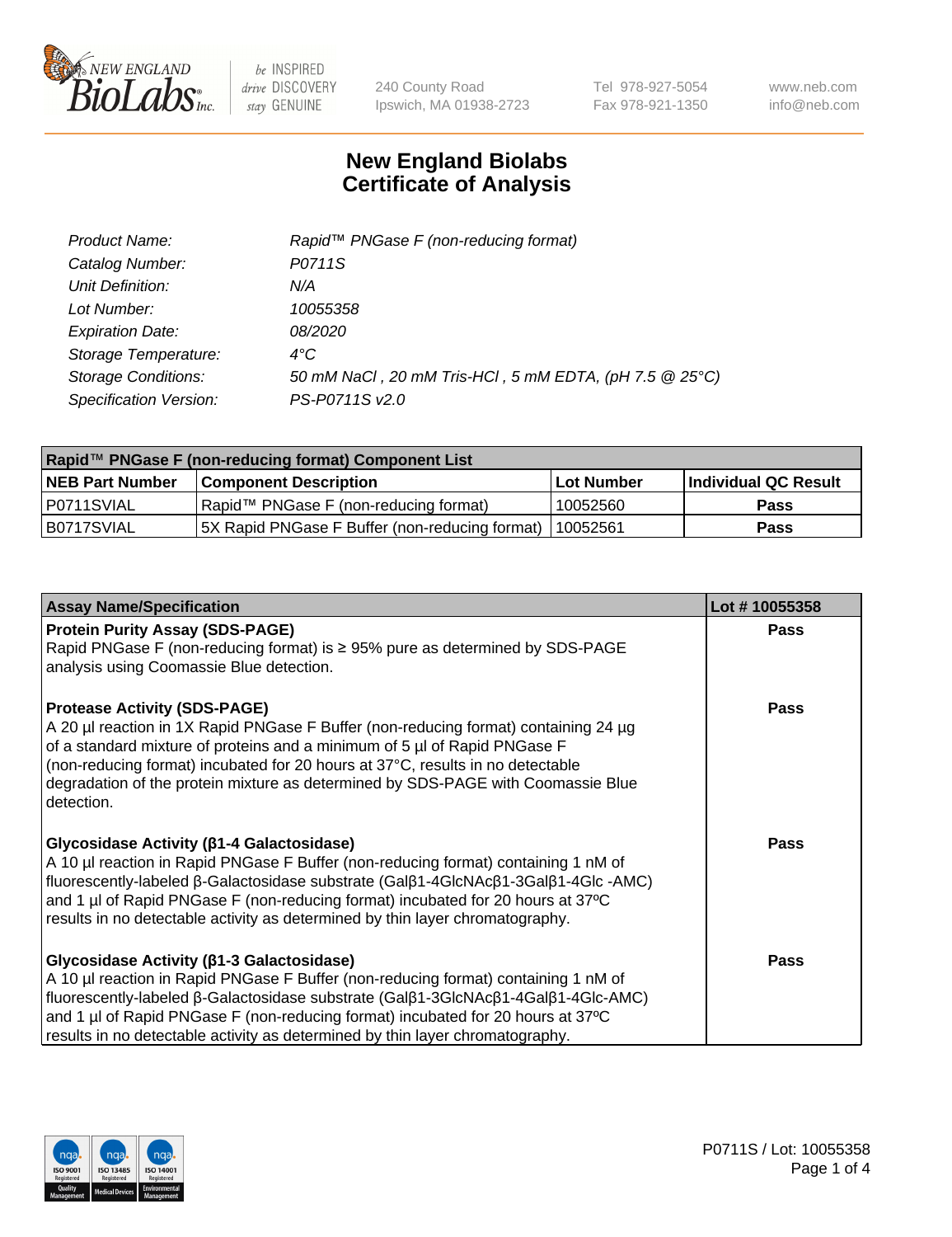

240 County Road Ipswich, MA 01938-2723 Tel 978-927-5054 Fax 978-921-1350 www.neb.com info@neb.com

| <b>Assay Name/Specification</b>                                                                                                                                                                                                                                                                                                                                                                                  | Lot #10055358 |
|------------------------------------------------------------------------------------------------------------------------------------------------------------------------------------------------------------------------------------------------------------------------------------------------------------------------------------------------------------------------------------------------------------------|---------------|
| <b>Glycosidase Activity (β-Xylosidase)</b><br>A 10 µl reaction in Rapid PNGase F Buffer (non-reducing format) containing 1 nM of<br>fluorescently-labeled β-Xylosidase substrate (Xylβ1-4Xylβ1-4Xylβ1-4Xyl-AMC) and 1 µl<br>of Rapid PNGase F (non-reducing format) incubated for 20 hours at 37°C results in no<br>detectable activity as determined by thin layer chromatography.                              | <b>Pass</b>   |
| Glycosidase Activity (β-N-Acetylglucosaminidase)<br>A 10 µl reaction in Rapid PNGase F Buffer (non-reducing format) containing 1 nM of<br>fluorescently-labeled β-N-Acetylglucosaminidase substrate<br>(GIcNAcβ1-4GIcNAcβ1-4GIcNAc-AMC) and 1 µl of Rapid PNGase F (non-reducing format)<br>incubated for 20 hours at 37°C results in no detectable activity as determined by<br>thin layer chromatography.      | <b>Pass</b>   |
| <b>Glycosidase Activity (β-N-Acetylgalactosaminidase)</b><br>A 10 µl reaction in Rapid PNGase F Buffer (non-reducing format) containing 1 nM of<br>fluorescently-labeled β-N-Acetylgalactosaminidase substrate<br>(GalNAcβ1-4Galβ1-4Glc-AMC) and 1 µl of Rapid PNGase F (non-reducing format)<br>incubated for 20 hours at 37°C results in no detectable activity as determined by<br>thin layer chromatography. | Pass          |
| Glycosidase Activity (α1-3 Fucosidase)<br>A 10 µl reaction in Rapid PNGase F Buffer (non-reducing format) containing 1 nM of<br>fluorescently-labeled α-Fucosidase substrate<br>(Fucα1-3Galβ1-4GlcNAcβ1-3Galβ1-4Glc-AMC) and 1 µl of Rapid PNGase F (non-reducing<br>format) incubated for 20 hours at 37°C results in no detectable activity as<br>determined by thin layer chromatography.                     | Pass          |
| Glycosidase Activity (α1-3 Galactosidase)<br>A 10 µl reaction in Rapid PNGase F Buffer (non-reducing format) containing 1 nM of<br>fluorescently-labeled α-Galactosidase substrate (Galα1-3Galβ1-4GlcNAc-AMC) and 1 µl<br>of Rapid PNGase F (non-reducing format) incubated for 20 hours at 37°C results in no<br>detectable activity as determined by thin layer chromatography.                                | <b>Pass</b>   |
| Glycosidase Activity (α1-3 Mannosidase)<br>A 10 µl reaction in Rapid PNGase F Buffer (non-reducing format) containing 1 nM of<br>fluorescently-labeled α-Mannosidase substrate (Manα1-3Manβ1-4GlcNAc-AMC) and 1 µl of<br>Rapid PNGase F (non-reducing format) incubated for 20 hours at 37°C results in no<br>detectable activity as determined by thin layer chromatography.                                    | Pass          |
| <b>Glycosidase Activity (α1-6 Galactosidase)</b><br>A 10 µl reaction in Rapid PNGase F Buffer (non-reducing format) containing 1 nM of<br>fluorescently-labeled α-Galactosidase substrate (Galα1-6Galα1-6Glcα1-2Fru-AMC) and 1                                                                                                                                                                                   | Pass          |

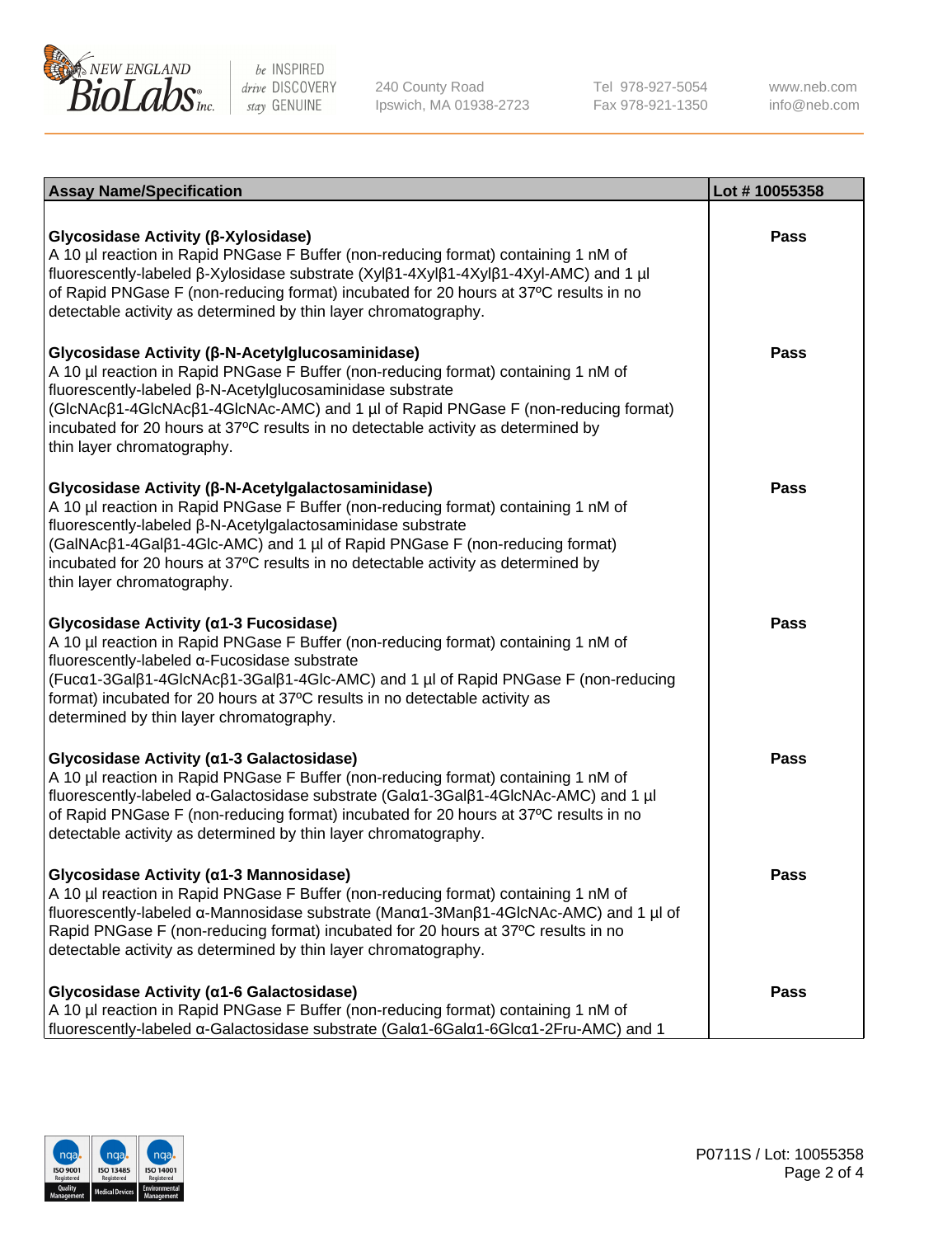

240 County Road Ipswich, MA 01938-2723 Tel 978-927-5054 Fax 978-921-1350

www.neb.com info@neb.com

| <b>Assay Name/Specification</b>                                                                                                                                                                                                                                                                                                                                                                                    | Lot #10055358 |
|--------------------------------------------------------------------------------------------------------------------------------------------------------------------------------------------------------------------------------------------------------------------------------------------------------------------------------------------------------------------------------------------------------------------|---------------|
| µl of Rapid PNGase F (non-reducing format) incubated for 20 hours at 37°C results in<br>no detectable activity as determined by thin layer chromatography.                                                                                                                                                                                                                                                         |               |
| Glycosidase Activity (α1-6 Mannosidase)<br>A 10 µl reaction in Rapid PNGase F Buffer (non-reducing format) containing 1 nM of<br>fluorescently-labeled α-Mannosidase substrate (Manα1-6Manα1-6(Manα1-3)Man-AMC) and 1<br>µl of Rapid PNGase F (non-reducing format) incubated for 20 hours at 37°C results in<br>no detectable activity as determined by thin layer chromatography.                                | Pass          |
| Glycosidase Activity (β-Mannosidase)<br>A 10 µl reaction in Rapid PNGase F Buffer (non-reducing format) containing 1 nM of<br>fluorescently-labeled β-Mannosidase substrate (Manβ1-4Manβ1-4Man-AMC) and 1 µl of<br>Rapid PNGase F (non-reducing format) incubated for 20 hours at 37°C results in no<br>detectable activity as determined by thin layer chromatography.                                            | Pass          |
| Glycosidase Activity (Endo F1, F2, H)<br>A 10 µl reaction in Rapid PNGase F Buffer (non-reducing format) containing 1 nM of<br>fluorescently-labeled Endo F1, F2, H substrate (Dansylated invertase high mannose)<br>and 1 µl of Rapid PNGase F (non-reducing format) incubated for 20 hours at 37°C<br>results in no detectable activity as determined by thin layer chromatography.                              | <b>Pass</b>   |
| <b>Glycosidase Activity (Endo F2, F3)</b><br>A 10 µl reaction in Rapid PNGase F Buffer (non-reducing format) containing 1 nM of<br>fluorescently-labeled Endo F2, F3 substrate (Dansylated fibrinogen biantennary) and<br>1 µl of Rapid PNGase F (non-reducing format) incubated for 20 hours at 37°C results<br>in no detectable activity as determined by thin layer chromatography.                             | <b>Pass</b>   |
| Glycosidase Activity (α-Glucosidase)<br>A 10 µl reaction in Rapid PNGase F Buffer (non-reducing format) containing 1 nM of<br>fluorescently-labeled α-Glucosidase substrate (Glcα1-6Glcα1-4Glc-AMC) and 1 µl of<br>Rapid PNGase F (non-reducing format) incubated for 20 hours at 37°C results in no<br>detectable activity as determined by thin layer chromatography.                                            | <b>Pass</b>   |
| Glycosidase Activity (α-N-Acetylgalactosaminidase)<br>A 10 µl reaction in Rapid PNGase F Buffer (non-reducing format) containing 1 nM of<br>fluorescently-labeled α-N-Acetylgalactosaminidase substrate<br>(GalNAca1-3(Fuca1-2)Galß1-4Glc-AMC) and 1 µl of Rapid PNGase F (non-reducing format)<br>incubated for 20 hours at 37°C results in no detectable activity as determined by<br>thin layer chromatography. | <b>Pass</b>   |
| Glycosidase Activity (α-Neuraminidase)<br>A 10 µl reaction in Rapid PNGase F Buffer (non-reducing format) containing 1 nM of<br>fluorescently-labeled α-Neuraminidase substrate                                                                                                                                                                                                                                    | <b>Pass</b>   |